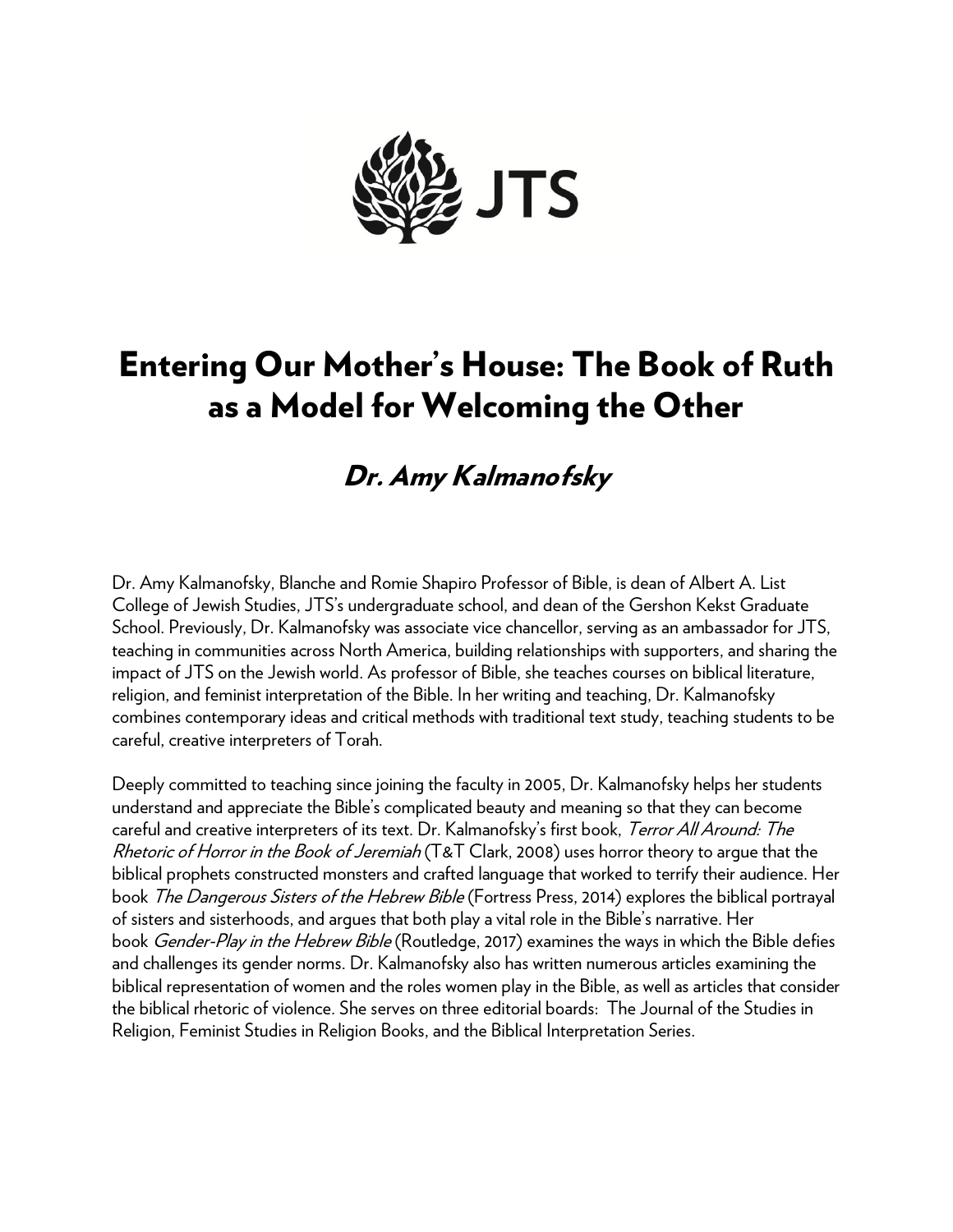## **Entering Our Mother's House: The Book of Ruth as a Model for Welcoming the Other**

## **Dr. Amy Kalmanofsky**

(1) In the days when the chieftains ruled, there was a famine in the land; and a man of Bethlehem in Judah, with his wife and two sons, went to reside in the country of Moab. (2) The man's name was Elimelech, his wife's name was Naomi, and his two sons were named Mahlon and Chilion— Ephrathites of Bethlehem in Judah. They came to the country of Moab and remained there. (3) Elimelech, Naomi's husband, died; and she was left with her two sons. (4) They married Moabite women, one named Orpah and the other Ruth, and they lived there about ten years. (5) Then those two—Mahlon and Chilion—also died; so the woman was left without her two sons and without her husband. (6) She started out with her daughters-in-law to return from the country of Moab; for in the country of Moab she had heard that the LORD had taken note of His people and given them food. (7) Accompanied by her two daughters-in-law, she left the place where she had been living; and they set out on the road back to the land of Judah. (8) But Naomi said to her two daughtersin-law, "Turn back, each of you to her mother's house. May the LORD deal kindly with you, as you have dealt with the dead and with me! (9) May the LORD grant that each of you find security in the house of a husband!" And she kissed them farewell. They broke into weeping (10) and said to her, "No, we will return with you to your people." (11) But Naomi replied, "Turn back, my daughters! Why should you go with me? Have I any more sons in

### **[רות א׳](https://www.sefaria.org/Ruth.1) [1 Ruth](https://www.sefaria.org/Ruth.1)**

(א) וַיְהָי בִּימֵי שָׁפְט הַשֹּׁפְטִים וַיְהֵי רעַב בּאָרֶץ וַיֵּּלֶדְ אִ⁄יֹשׁ מִבֵּית לֶחֶם יְהוּדָה לְגוּר בְּשָׂדֵי מוֹאָב הִוּא וְאָשָׁתְּוֹ וּשָׁנֵי בִנְיו: (ב) וְ וְשֵׁם הָאֵישׁ אֱלִימֶלֶךְ וְשָׁם אֵשָׁתּּ֣וֹ נִעֲמִ֖י וְשֵׁם ֹעָנֵי־בַנֵיו | מַחִלְוֹן וְכִלְיוֹןְ אֱפְרַתְנִים מְבֵּית יָהֶם יְהוּדָה וַיַּבְאוּ שָׂדֵי־מוֹאָב וַיֵּהִיוּ־שֵׁם: (ג) וַיָּמַת אֱלִימֶלֶךְ אֵישׁ נַעֲמֶי וַתְּשָׁאֵר הָיא וּשָׁנֵי בַנֵיהָ: (ד) וַיִּשְׂאִוּ לַהֶ֫ם נַשִּׁים מִאֲבִיּּׁוֹת שֵׁם הַאַחַת עַרְפָּה וְשֵׁם הַשֵּׁנֵית רַוּת וַיֵּּשָׁבוּ שֵׁם כְּעֱשֶׂר שַׁנֵים: (ה) וַיַּמִוּתוּ גַם־שָׁנֵיהֶם מַחָלוֹן וְכָלְיָוֹן וַתְּשֵׁאֵר<sup>ָ</sup> הָאֲשָׁה מִשְׁנֵי יְלִדֶיה וּמֵאִישֵׁהּ: (ו) וַתֲקַם הִיאֹ וְכַלְתֵ֫יהָ וַתֲשָׁב מִשָּׂדֵי מוֹאָב כֵּי שָׁמְעָה בִּשְׂדֶה מוֹאָב כִּי־פַקֵד ה' אֶת־עַמּּׁוֹ לִתֲת לֹהֶם לְחֶם: (ז) וַתֵּצֵּא מִן־הַמֵּקוֹם אֲשֱר הַיִתַה־שַׁמַּה וּשָׁתֵּי כַלְהָיהָ עִמֱהּ וַתֵּלֵכְנָה בַדֶּ֫רֶךְ לָשִׁוּב אֶל־אֶרֶץ יְהוּדָה: (ח) וַתִּאמֶר נִעֲמִי לִשָּׁתֵּי כַלְתֵּ֫יה  $\lceil$ לְכָנָה שַּׁבְנָה אֲשָׁה לְבֵית אָמֵהּ יעשה [יֵעַשׂ] ה' עִמֲכֶםׂ חֶסֶד כַּאֲשֶׁר עֲשִׂיתֱם עִם־הַמֶּתִים וְ עָמֲדִי: (ט) יְתֵּן ה' לַכֶּם וּמְצֵאוַ מְנוּחָה אָשֵׁה בֵּית אִישַׁהּ וַתְּשֵׁק לְהֵן וַתְּשֵׂאנה קוֹלִן וַתְּבְכֵינַה: (י) וַתֹּאמַרְנַה־לֵּהּ כִּי־אָתֲךָ נַשְׁוּב לְעַמֵּ֣דְ: (יא) וַתְּאֹמֶר נַעֲמִי שִׁׁבְנַה בְנֹתַ֫י לֵמֵּה תֲלַכְנָה עִמֶּי הֵעְוֹד־לִי בַנִיםۢ בֵּמֶעַּי וְהָיִוּ לַבֵם לַאֲנַשֵּׁים: (יב) שַׁבְנָה בְנֹתֵ<sup>לְ</sup> לֶכְן כֵּי זָקָנָתִּי מִהְיָוֹת לְאֵישׁ כִּי אֲמַׂרְתִּי יֵשׁ־לֵי תִקְוַ֫ה גַּם הַיִּתִי הַלַּיְלַהֹ לְאִיּשׁ וְגַם יַלֲדְתִּי בָנֵים: (יג) ָהֲלָהֵ֣ן ן תְּשַׂבֵּ֫רְנָה עֵד אֲשֶׁר יְגָדִּלוּ הַלְהָן תֵּעֲגֶנָה לְבָלְתֵּי הָיָוֹת לְאֵישׁ אֲל בְּנֹתַµ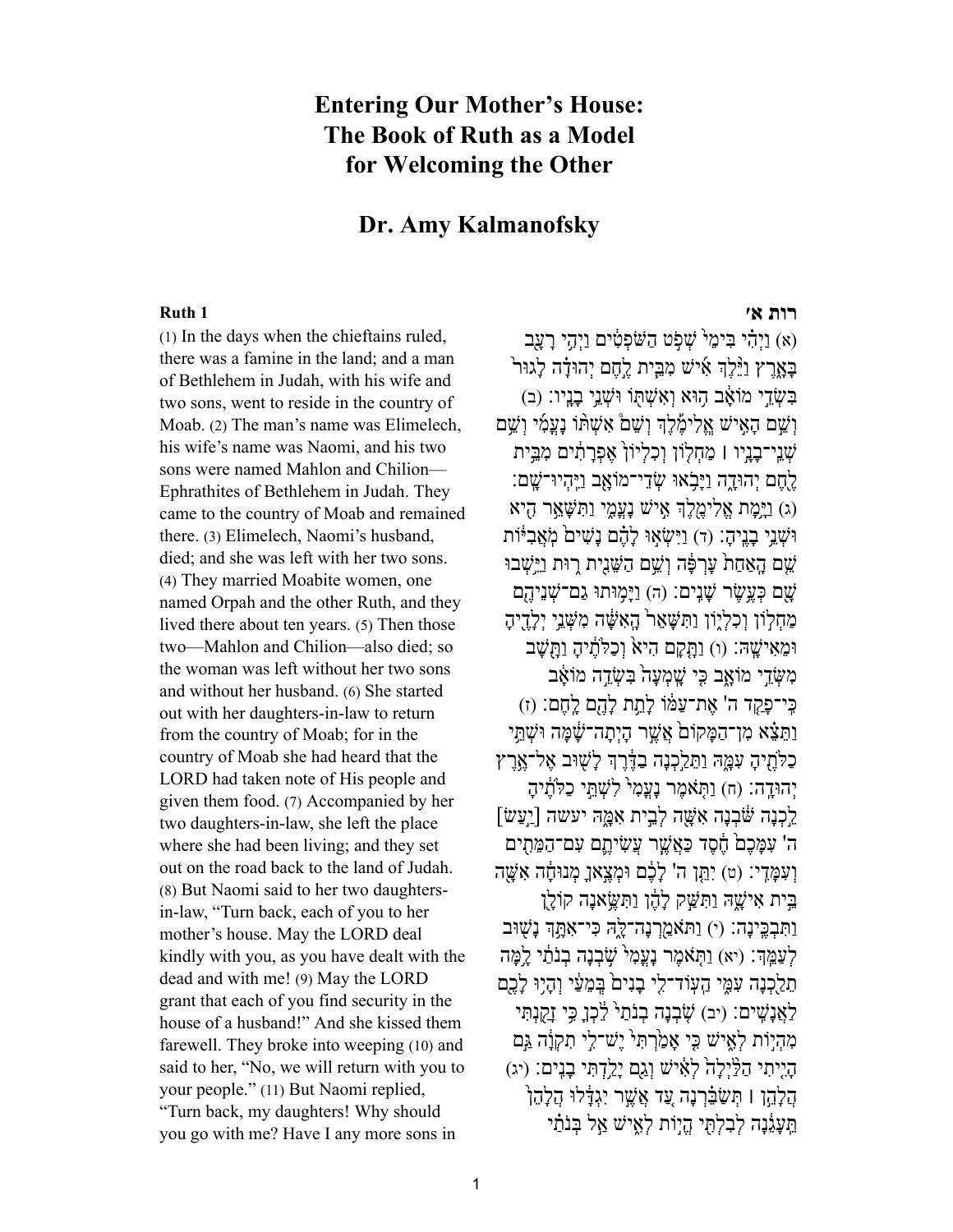my body who might be husbands for you? (12) Turn back, my daughters, for I am too old to be married. Even if I thought there was hope for me, even if I were married tonight and I also bore sons, (13) should you wait for them to grow up? Should you on their account debar yourselves from marriage? Oh no, my daughters! My lot is far more bitter than yours, for the hand of the LORD has struck out against me." (14) They broke into weeping again, and Orpah kissed her mother-in-law farewell. But Ruth clung to her. (15) So she said, "See, your sister-in-law has returned to her people and her gods. Go follow your sister-in-law." (16) But Ruth replied, "Do not urge me to leave you, to turn back and not follow you. For wherever you go, I will go; wherever you lodge, I will lodge; your people shall be my people, and your God my God. (17) Where you die, I will die, and there I will be buried. Thus and more may the LORD do to me if anything but death parts me from you." (18) When [Naomi] saw how determined she was to go with her, she ceased to argue with her; (19) and the two went on until they reached Bethlehem. When they arrived in Bethlehem, the whole city buzzed with excitement over them. The women said, "Can this be Naomi?" (20) "Do not call me Naomi," she replied. "Call me Mara, for Shaddai has made my lot very bitter. (21) I went away full, and the LORD has brought me back empty. How can you call me Naomi, when the LORD has dealt harshly with me, when Shaddai has brought misfortune upon me!" (22) Thus Naomi returned from the country of Moab; she returned with her daughter-in-law Ruth the Moabite. They arrived in Bethlehem at the beginning of the barley harvest.

#### **[Ruth 2](https://www.sefaria.org/Ruth.2)**

(1) Now Naomi had a kinsman on her husband's side, a man of substance, of the

ְכֵּי־מַר־לִי מְאֹדֹ מִכֶּ֫ם כֵּי־יַצְאֲה בִי יַד־ה': (יד) וַתְּשֵׂנָה קוֹלָן וַתְּבְכֵינַה עָוֹד וַתְ*ּ*שֵׁק) עֲרְפָּהֹ לַחֲמוֹתֵׂהּ וְרִוּת דַּבְקָה בֵּהּ: (טו) וַתְּאמֶר הָנֵה<sup>ּ</sup> שָׁבַה יָבְמְתֵּךְ אֶל־עַמַּהּ וְאֱל־אֱלֹקֵיהָ שִׁוּּבִי אֲחֲרֵי יִבְמְתֵּֽךְ׃ (טז) וַתְּאמֶר רוּת<sup>ָ</sup> אֲל־תִּפְגְּעָי־בִׂי לְעַזְבֵךְ לִשְׁוּב מַ הַ הַלְכִֿי אֲלֹדָ וּבַאֲשֵׁר מֵלְכִּי הַלְכִּי הַעֲ תַּ לִינִי אַלִין עַמֵּךְ עַמֵּׂי וַאַלְקֵיָךְ אֱלֹקִי: (יז) בַאֲשֶׁר תָּמֹוּתִי אָמֹוּת וְשֶׁם אֵקֵּבֵר כֹּהْ יַעֲשֶׂה ה' ל<sup>ִי</sup> וְכָה יֹסִיף כֵּי הַמֵּׁוֶת יַפְרִיד בֵּינֵי וּבֵינֵהָ: (יח) וַתֲּרָא כֵּי־מִתְאָמֵצֶת הָיא לִלֶכֶת אִ תָּ ֑ הּ וַתֶּ חְ דַּ ֖ל לְדַ בֵּ֥ר אֵ לֶֽ יהָ׃ (יט) וַתֵּ לַ ֣כְ נָה שְׁתֵּיהֶם עַד־בֹּאֲנָה בֵּיִת לַחֱם וַיְהָי כִּבֹאֲנַה בֵּית לָחֱם וַתֲּהֶם כּל־הִעָיר עֲלֵיהֶן וַתּּאמַרנָה הַזֹאת נַעֲמֶי: (כ) וַתְּאמֶר אֲלֵיהֶן אַל־תִּקְרֵאנַה לִי נַעֲמֶי קְרֵאוַ ל<sup>ְג</sup> מַרַא כִּי־הֲמֵר שַׁדֵּי לִי מְאָד: (כא) אֲנִי מִלְאָה הַלַּכְתִּי וְרֵיקֵם הֵשִׁיבֵנִי ה' לִמֵּה תִקְרֵאנַה לִיּ נַעֲמִ֫י וַה' עֲנָה בִד וְשַׁדֵּי הֱרַע לֵי: (כב) וַתֲּשַׁב נַעֲמִ**֫י וְרֹוּת הַמּוֹאֲבִיָּה כַלַּתַה**ּ עָמֵּ֫הּ הַשֵּׁבַה מִשְּׂדֵי מוֹאָב וְהֶמָּה בֵּאוּ בֵּית לָחֲם בִּתְחָלָת קציר שִׂ עֹריִם: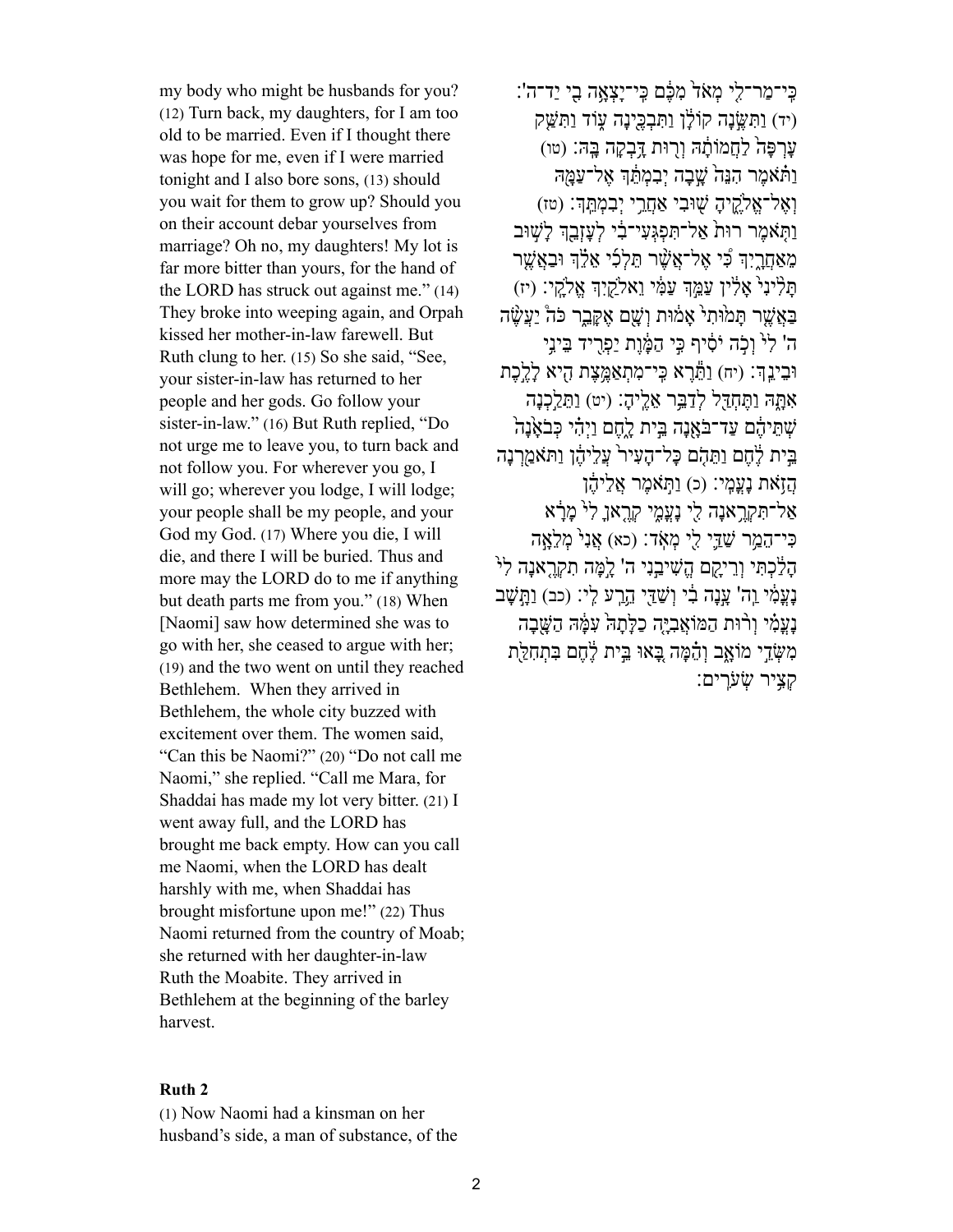family of Elimelech, whose name was Boaz. (2) Ruth the Moabite said to Naomi, "I would like to go to the fields and glean among the ears of grain, behind someone who may show me kindness." "Yes, daughter, go," she replied; (3) and off she went. She came and gleaned in a field, behind the reapers; and, as luck would have it, it was the piece of land belonging to Boaz, who was of Elimelech's family. (4) Presently Boaz arrived from Bethlehem. He greeted the reapers, "The LORD be with you!" And they responded, "The LORD bless you!" (5) Boaz said to the servant who was in charge of the reapers, "Whose girl is that?" (6) The servant in charge of the reapers replied, "She is a Moabite girl who came back with Naomi from the country of Moab. (7) She said, 'Please let me glean and gather among the sheaves behind the reapers.' She has been on her feet ever since she came this morning. She has rested but little in the hut." (8) Boaz said to Ruth, "Listen to me, daughter. Don't go to glean in another field. Don't go elsewhere, but stay here close to my girls. (9) Keep your eyes on the field they are reaping, and follow them. I have ordered the men not to molest you. And when you are thirsty, go to the jars and drink some of [the water] that the men have drawn." (10) She prostrated herself with her face to the ground, and said to him, "Why are you so kind as to single me out, when I am a foreigner?" (11) Boaz said in reply, "I have been told of all that you did for your mother-in-law after the death of your husband, how you left your father and mother and the land of your birth and came to a people you had not known before. (12) May the LORD reward your deeds. May you have a full recompense from the LORD, the God of Israel, under whose wings you have sought refuge!" (13) She answered, "You are most kind, my lord, to comfort me and to speak gently to your maidservant—though I am not so

(א) וּלְנַעֲמָׂי מידע [מוֹדַע] לְאִישָׁׂהּ אֵישׁ גִּבְּוֹר חַׂיִל מִמְּשָׁפַּחַת אֱלִימֱלֶךְ וּשָׁמִוֹ בִּעַז: (ב) וַתּאמֶר רוּת הַמּוֹאָבְי*ּ*ה אֱל־נַעֲמָ֫י אֵלְכַה־נֵּא הַשֵּׂדֶה<sup>י</sup> וַאֲלַקֲטֵה בַשְׁבֵּלִים אַחַר אֲשֶׁר אֶמְצָא־חֵן בְּעֵינֵיו וַתְּאמֶר לַה<del>ָ</del> לְכֵי ּבְתֵּי: (ג) וַתֲלֶךְ וַתֲּבוֹאֹ וַתְּלֵקֵט בַּשֶּׂדֶד אַחֲרֵי הַקֹּצְרֵים וַיֵּקֶר מִקְרֶה חֶלְקַת הַשֵּׂדֶה לְבֹֿעַז אֲשֶׁר מִמְּשָׁפֵּחַת אֱלִימֱלֶךְ: (ד) וְהִנֵּה־בֿעַז בֵּא מְבֵּית לֶחֶם וַיִּאמֶר לַקּוֹצְרִים ה' עִמֲכֵם [יִּאמְרוּ לִוֹ יִבֲרֵכְךָ ה': (ה) וַיִּאמֶר בַּּעֲזֹ לְנַעֲרֹוֹ הַנָּצֵּב עַל־הַקְוֹצְרֵים לְמִי הַנַּעֲרָה הַזְּאת: (ו) וַיַּּעַן הַנֵּעַר הַנְּצֵּב עַל־הַקּוֹצְרִים וַיֹּאמַר נַעֲרָה מִוֹאֲבִיַּהֹ הִיא הַשֵּׁבַה עֵם־נַעֲמִי מִ מִי דֵּה מוֹאָב׃ (ז) וַתְּאמֶר אֶלָקֶטְה־נַּא וְאָסַפְתֵּי בֵעֲמַרִים אַחֲרֵי הַקּוֹצְרֵים וַתַּבְוֹא וַתַּעֲמֹוֹד מֵאָז הַבֹּקֵר<sup>י</sup> וְעַד־עַׂתַּה זֶה שִׁבְתֵּהּ הַבֵּיָת מִעָּט: (ח) וַיֹּאמֶר בַּּעֲז אֱל־רֹוּת הַלְוֹא שַׁמֵעַתְּ בִּתְּ֫י אַל־תֵּלְכִ<sup>נְ</sup> לְלִקֹט<sup>ּ</sup> בְּשֵׂדֶה אַחֵר וְגֵם לֹא תַעֲבוּרִי מְזֶה וְכָה תִדְבָּקִין עִם־נַעֲרֹתֵי: (ט) עֵינַۢיִךְ בַּשֶׂדֶה אֲשֶׁר־יִקְצֹרוּן ` וְהָלֵכָתְ אַחֲרִיהֶן הַלְוֹא צָוֵיתִי אֶת־הַנִּעַרִים לְבִלְתֵּי נַגְעֵךְ וְצָמָ֫ת וְהַלַכְתְּ אֱל־הַכֵּלִים וְ הַנְּעֵרִים: (י) וַתִּפֹּל<sup>ֶי</sup><br>וְ הַנִּעֲרִים: (י עַל־פַּנֶיהַ וַתְּשָׁתַּחוּ אַרְצַה וַתְּאמֶר אֶלָיו מַדּוּעַ מִצַּאתִי חֵן בִּעֵינֵיֽדָּ לְהַכִּירָנִי וְאָנֹכֵי נַכְרְיֵּה: (יא) וַיַּעַן בּֿעַז{ וַיְּאמֶר לַ<sup>נְ</sup>הּ הָגֶּד הָגַּד לִי כָּל אֲשֶׁר־עֲשִׂית אֱת־חֲמוֹתֵ֫ךְ אַחֲרֵי מְוֹת אִישֵׁךְ וַתְּעַזְבִּי אָּבִיךְ וְאִמֵּ֔ךְ וְאֵ<sup>ׂ</sup>הַדְ מִוֹלַדְתֵּ֔דְ וַתֲלִכִּ֫י אֱל־עַם אֲשֶׁר לֹא־יַדֲעַתְּ תִּמְוֹל שִׁלְשָׁוֹם: (יב) יְשַׁלֵּם ה' פַּעֲלֵךְ וּתִהָּי מַשְׂכַּרְתֵּ֫דְּ שָׁלֲמָה מֵעָם ה' אֱלֹקֵי יִשְׂרַאֵּל אֲשֶׁר־בַּאת לַחֲסִוֹת תַּחַת־כְּנִפִּיו: (יג) וַֿתּאמֶר אֶמְצַא־חֵ֫ן בְּעֵינֵיךְ אֲדֹנִי<sup>ׂ</sup> כֵּי נֵחַמְתֵּ֫נִי וְכֵי דַבַּרְתַּ עַל־לֵב שִׁפְחַתֵךְ וְאֲנֹכִ<sup>ל</sup> לֹא אֱהָיֶה כְּאֲחָת שִׁפְחֹתֵיךְ: (יד) וַיֹּאמֶר לָה בֹעַז לְעֵת הַאָּבֶל גִּשֵׁי הֲלִםۤ וְאֲבֵלִתְּ מִן־הַלֵּחֶם וְטַבְלִתְּ פִּתֵּךְ בַּחֶמֶץ וַתֵּיֹשֶׁב מִצַּד הַקִּוֹצָרִים וַיִּצְבַּט־לֵהְ קַלְ<sup>י,</sup> וַתְּאכַל וַתְּשְׂבַּע וַתֹּתֲר: (טו)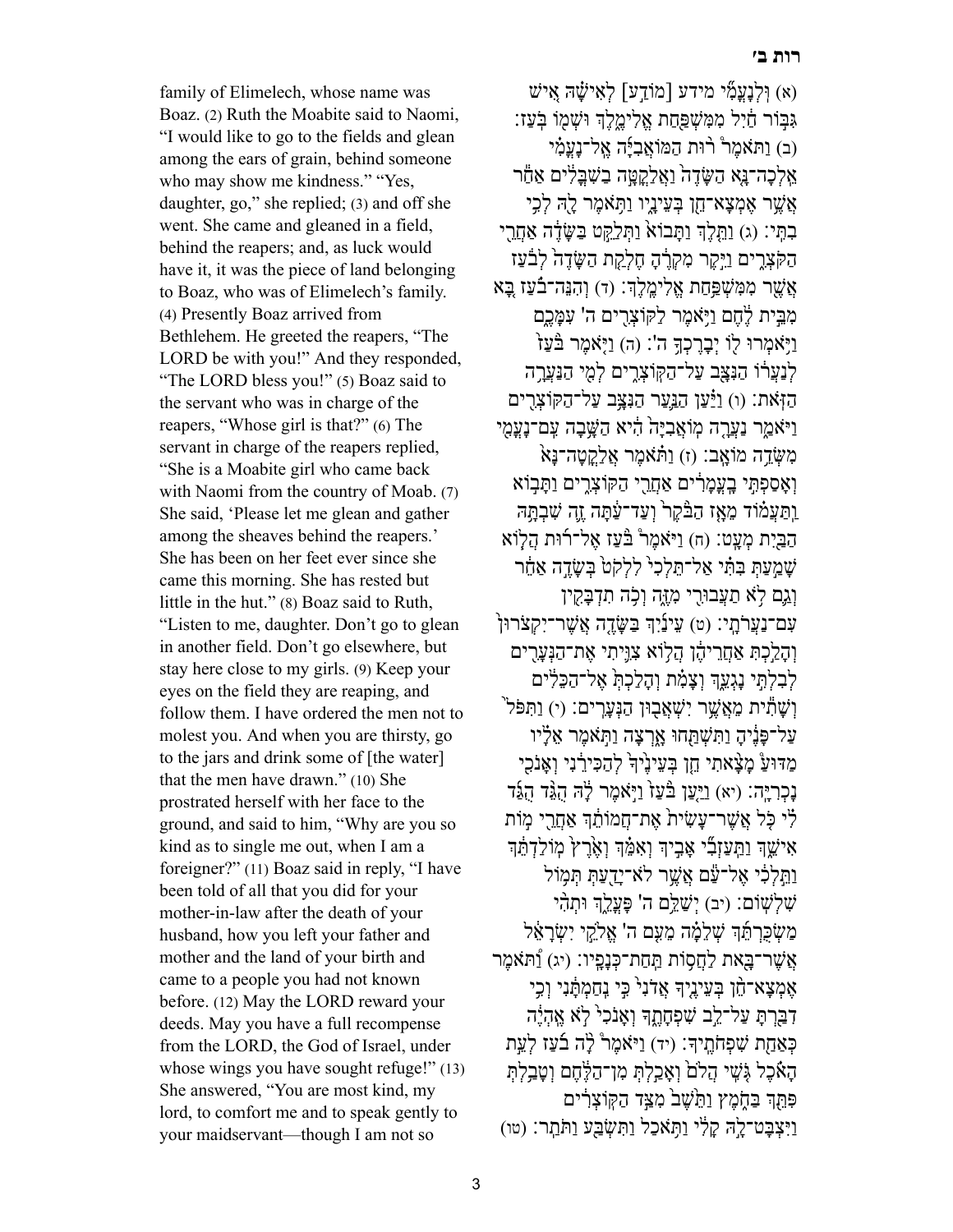much as one of your maidservants." (14) At mealtime, Boaz said to her, "Come over here and partake of the meal, and dip your morsel in the vinegar." So she sat down beside the reapers. He handed her roasted grain, and she ate her fill and had some left over. (15) When she got up again to glean, Boaz gave orders to his workers, "You are not only to let her glean among the sheaves, without interference, (16) but you must also pull some [stalks] out of the heaps and leave them for her to glean, and not scold her." (17) She gleaned in the field until evening. Then she beat out what she had gleaned—it was about an 'ephah of barley— (18) and carried it back with her to the town. When her mother-in-law saw what she had gleaned, and when she also took out and gave her what she had left over after eating her fill, (19) her motherin-law asked her, "Where did you glean today? Where did you work? Blessed be he who took such generous notice of you!" So she told her mother-in-law whom she had worked with, saying, "The name of the man with whom I worked today is Boaz." (20) Naomi said to her daughter-inlaw, "Blessed be he of the LORD, who has not failed in His kindness to the living or to the dead! For," Naomi explained to her daughter-in-law, "the man is related to us; he is one of our redeeming kinsmen." (21) Ruth the Moabite said, "He even told me, 'Stay close by my workers until all my harvest is finished.'" (22) And Naomi answered her daughter-in-law Ruth, "It is best, daughter, that you go out with his girls, and not be annoyed in some other field." (23) So she stayed close to the maidservants of Boaz, and gleaned until the barley harvest and the wheat harvest were finished. Then she stayed at home with her mother-in-law.

#### **[Ruth 3](https://www.sefaria.org/Ruth.3)**

(1) Naomi, her mother-in-law, said to her, "Daughter, I must seek a home for you,

וַתִּקָם לְלַקֵּט וַיְצַוْ בֹּעַז אֶת־נָערִיו לֵאמֹּר גַּם ֥ בֵּ֧ין הָֽ עֳמָ רִ ֛ ים תְּ לַקֵּ֖ ט וְ לֹא תַ כְ לִימֽ וּהָ׃ (טז) וְגֵם שֹׁל־תִּשָׁלוּ לִהְ מִן־הַצִּבְתֵים וַעֲזַבְתֵּם וְלִקְטָה וְלָא תִגְעֲרוּ־בֵהּ׃ (יז) וַתְּלֵקֵט בַּשֲׂדֶה עַד־הָעֲרֶב וַתַּחְבֹּטֹ אֵת אֲשֶׁר־לִקֶּטַה וַיִּהִי כְּאֵיפָה שָׁעַרִים: (יח) וַתֲשָׂא וַתְּבוֹא הִעָּ֫יר  $\frac{1}{2}$ וַתֵּרָא חֲמוֹתָהּ אֶת אֲשֶׁר־לָקֵטָה וַתּוֹצָא וַתִּ תֶּ ן־לָ֔ הּ אֵ֥ ת אֲשֶׁ ר־הוֹתִ ֖ רָ ה מִ שָּׂ בְ עָֽ הּ׃ (יט) וַתֹּאמֶר לָ<sup>יְ</sup>ה חֲמוֹתָנה אֵיפֿה לַקֵּטְתְּ הַיּוֹם<sup>ּ</sup> וְאֲנָה עַשִׂית יְהֵי מַכִּירֵךְ בִּרְוּךְ וַתַּגֵּד לַחֲמוֹתָ*ה* אֶת אֲשֶׁר־עַשָׂתה עַמּוֹ וַתְּאמֶר שֵׁם הַאֲישׁ אֲשֶׁר עִשִׂיתִי עִמֵּוֹ הַיִּוֹם בִּעֲז: (כ) וַתּּאמֶר נַעֲמִי לְכַלַּתָּ֫הּ בַּרוּהְ הוּאֹ לַה' אֲשֶׁר<sup>י</sup> לֹא־עֲזַב חַסְדּוֹ אֶת־הַחַיִּים וְאֶת־הַמֶּתִים וַתְּאמֶר לִהְ נִעֲמִ֫י קְרוֹב לְנוּ הָאִישׁ מֵגֹּאֲלֵנוּ הֵוּא: (כא) וַתְּאמֶר רוּת הַמּוֹאֲבִיַּה גַּם ן כִּי־אֲמֵר אֶלָ<sup>י,</sup> עִם־הַנִּעַרִים אֲשֶׁר־לִי תִּדְבַלְזִין עַד אָם־כָּלֹוּ אֵת כַּל־הַקֵּצִיר אֲשֶׁר־לֵ<sup>נ</sup>: (כב) וַתְּאֹמֶר נַעֲמִי אֶל־רוּת כַּלַּתָהּ טִוֹב בִּתִּ֫י כִּי תֵצְאָי ִ עְם־נַעֲרוֹתַ֫יו וְלָא יִפְגְּעוּ־בֵךְ בְּשֶׂדֶה אַחֱר: (כג) וַתְּדְבָּק בִּנַעֲרוֹת בֹּעֲז໌ לְלַקֶּט עַד־כָּלוֹת קְצֵיר־הַשָּׂ עֹרִים וּקְצֵיר הַחָטֵים וַתֲשֶׁב אֶת־חֲמוֹתֶהּ׃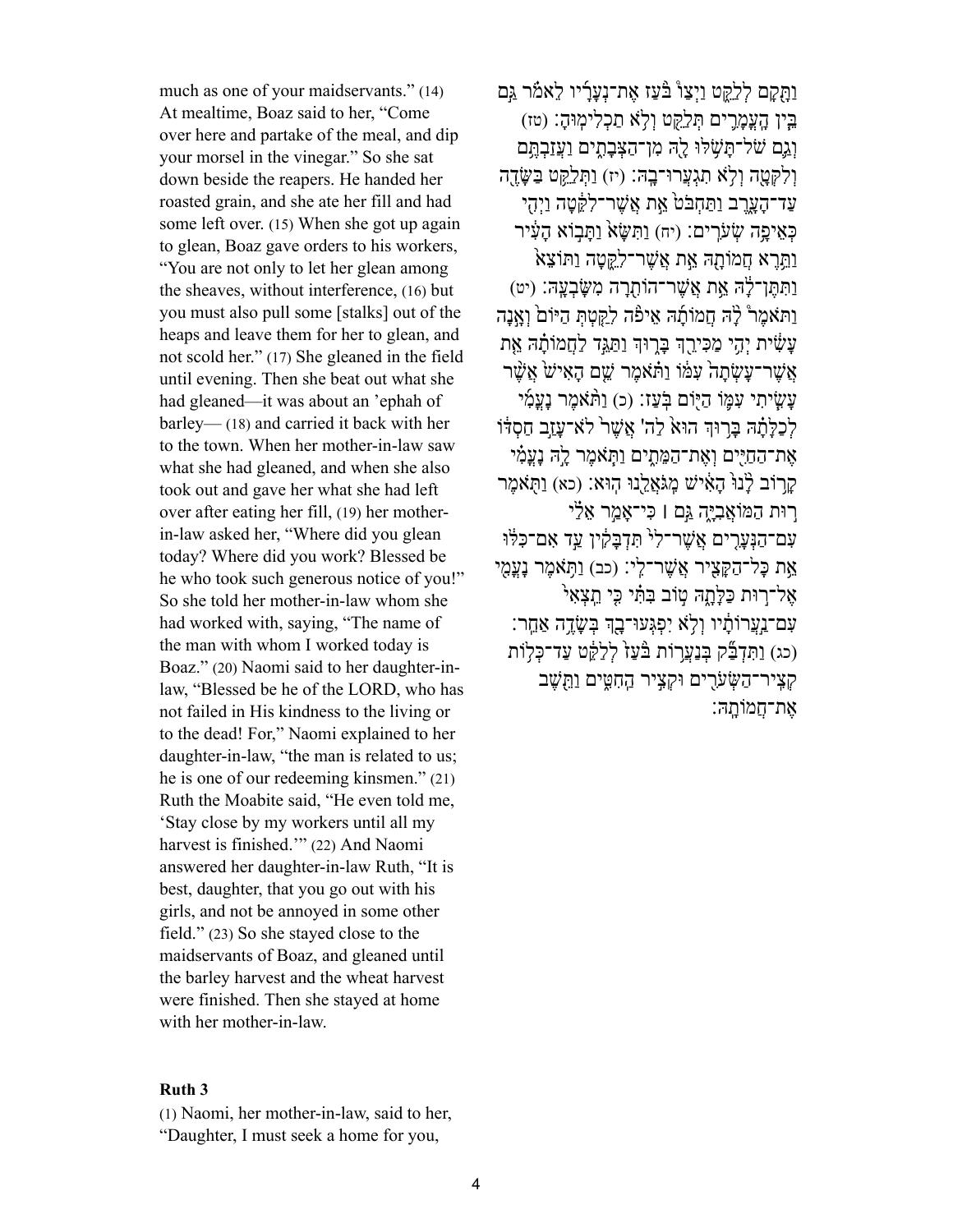where you may be happy. (2) Now there is our kinsman Boaz, whose girls you were close to. He will be winnowing barley on the threshing floor tonight. (3) So bathe, anoint yourself, dress up, and go down to the threshing floor. But do not disclose yourself to the man until he has finished eating and drinking. (4) When he lies down, note the place where he lies down, and go over and uncover his feet and lie down. He will tell you what you are to do." (5) She replied, "I will do everything you tell me." (6) She went down to the threshing floor and did just as her motherin-law had instructed her. (7) Boaz ate and drank, and in a cheerful mood went to lie down beside the grainpile. Then she went over stealthily and uncovered his feet and lay down. (8) In the middle of the night, the man gave a start and pulled back there was a woman lying at his feet! (9) "Who are you?" he asked. And she replied, "I am your handmaid Ruth. Spread your robe over your handmaid, for you are a redeeming kinsman." (10) He exclaimed, "Be blessed of the LORD, daughter! Your latest deed of loyalty is greater than the first, in that you have not turned to younger men, whether poor or rich. (11) And now, daughter, have no fear. I will do in your behalf whatever you ask, for all the elders of my town know what a fine woman you are. (12) But while it is true I am a redeeming kinsman, there is another redeemer closer than I. (13) Stay for the night. Then in the morning, if he will act as a redeemer, good! let him redeem. But if he does not want to act as redeemer for you, I will do so myself, as the LORD lives! Lie down until morning." (14) So she lay at his feet until dawn. She rose before one person could distinguish another, for he thought, "Let it not be known that the woman came to the threshing floor." (15) And he said, "Hold out the shawl you are wearing." She held it while he measured out six measures of barley, and he put it on her back. When

(א) וַתְּאמֶר לָהְ נַעֲמֶי חֲמוֹתָהּ בִּתָּי הַלְא אֲבַקֶּשׁ־לֵךְ מַנְוֹחַ אֲשֶׁר יִיטַב־לֵךְ: (ב) וְעַתָּ֫ה הַלְאׁ בֿעַזֹ מִדַעְתַּ֫נוּ אֲשֶׁר הַיִית אֶת־נַעֲרוֹתַיו הִנֶּה־הוּא זֹרֱה אֶת־גֹּרֶן הַשְּׂעֹרִים הַלֵּיְלָה: (ג) וְרָהַצָּתָּ | וַסַּבְתְּ וְשַׂמְתָּ שמלתך [שָׂמְלֹתֵיִךְ] עַלַיֵךְ וירדתי [וִירֵדְתָ] הַגָּרֶן אַל־תִּוּ*ַדְעֵי לַאָּישׁ עַד כַּלּ*תְוֹ לֵאֱכִל וְלִשָּׁתְּוֹת: (ד) וְיִהֵי בְשָׁכְבֹוֹ וְיַדֲעָתָּ אֶת־הַמֵּקוֹם אֲשֱר יִשְׁכַּב־שֵׁׁם וּבֵאת וְגִלֵּית מַרְגְּלֹתָיו ושכבתי [וְשַׁכֵרָתִּ] וְהוּא<sup>ַ</sup> יַגִּיד לַדְ אֵת אֲשֵׁר תַּעַשֵׂין: (ה) וַתְּאמֶר אֱלֵיהָ כֵֹּל אֲשֶׁר־תֹּאמֶרִי [אֶלֵי] אֶעֱשֶׂה: (ו) וַתֲּרֶד הַגָּרֵן וַתַּעֲשׂ כִּכְל אֲשֶׁר־צְוַּתֲה חֲמוֹתֵה: (ז) וַ<sup>3</sup>ּאכַל בִּעַז וַיֵּשְׁתָּ וַיִּיטַב לִבּֿוֹ וַיּבֹّא לִשְׁכַּב בִּקְצֶה הִעֲרָמֵה וַתָּבְא בַלָּט וַתְּגַל מַרְגְּלֹתָיו וַתִּשְׁבֵּב: (ח) וַיִּהָ<sup>ֶּ</sup> בַּחֲצֵי הַלַּיְלַה וַיֵּחֲרַד הַאָישׁ וַיִּלָּפֵת וְהָנֵּה אֲשֶׁה שַׁכֲבָת מַרְגְּלֹתְיו: (ט) וַיִּאמֶר מִי־אָתּ וַתֹּאמֶר אַנֹכִ<sup>ל</sup> רוּת אֲמֹתֶד וּפַרַשָּׂת כְנַפֶּ֫ עַל־אֲמֵתִךְ כֵּי גֹאֵל אַתֲּה: (י) וַיֹּאמֶר בְּרוּכָ֫ה אַתְּ לֵה' בִּתְּ֫י הֵיטֵבְתְּ חַסְדֵּ֣דְ הַאַחֲרְוֹן מִו־הַרְאֹשָׁוֹן לְבָלְתֵּי־לֶבֶת אַחֲרֵי הַבַּחוּרִים אִם־דַּל וְאִם־עַשֵׁיר: (יא) וְעַתֲּה בִּתְּי אַל־תֵּירְאָי כִּל אֲשֶׁר־ת<sup>ָ</sup>אמְרִי אֱעֱשֶׂה־לֵּךְ כִּי יוֹדָעַ כַּל־שֵׁעַר עַמְּ֫י כֵּי אֱשֶׁת חַיָּל אֶתְּ׃ (יב) וְ עַתְּהֹ כֵּי אִמְנֹם כֵּי אִם גֹאֵל אַנָכִי וְגֵם יֵשׁ  $\vec{z}$ גֹּאֵל קָרוֹב מְמֵּנִּי: (יג) לִינִי | הַלַּיְלֹה וְהִיָּה בַבּֿקֵר<sup>י</sup> אָם־יִגְאָלֵֽךְ טוֹב<sup>י</sup> יְגְאָ֫ל וְאָם־לֹא יַחְפִּ֫ץ לְגְאֶלֶךְ וּגְאַלְתֵּיךְ אַנְכִי חַי־ה' שָׁכְבִי עַד־הַבִּ֫קֶר: (יד) וַתְּשָׁכֵּב מרגלתו [מַרְגְּלוֹתַיוֹٓ] עַד־הַבֿֿקֶר וַתֲּקַם בטרום [בָּטֱרֶם] יַכֵּיר אִישׁ אֶת־רֲעֱהוּ וַיּ<sup>ֹּ</sup>אמֶר אַל־יִוּדַע כִּי־בְאָה האָשָׁה הַגָּרֵן: (טו) וַיֹּאמֶר הָבִי הַמְּטְפֵּחַת אֲשֶׁר־עֲלֵיִךְ וְאֱחֲזִי־בָהּ וַתְּאֹחֶז בָּהּ וַיָּמֵד שֵׁשׁ־שָׂעֹרִים<sup>ַ</sup> וַיֵּשֶׁת עַלְיהָ וַיַּבְא הַעֵּיר: (טז) וַתֲּבוֹאֹ אֱל־חֲמוֹתָ֫הּ וַתְּאֹמֶר מִי־אַתְּ בִּתְּי וַתַּ֫גֶּד־לִׂהְ אֵת כַּל־אֲשֶׁר עֵשׁה־לָה הַאֵישׁ: (יז) וַתְּּאמֶר שֵׁשׁ־הַשְּׂעֹרִים הָאֲלֶה נִתַּו לֵי כִּי אַמַר [אֶלֶי] אַל־תִּבוֹאֵי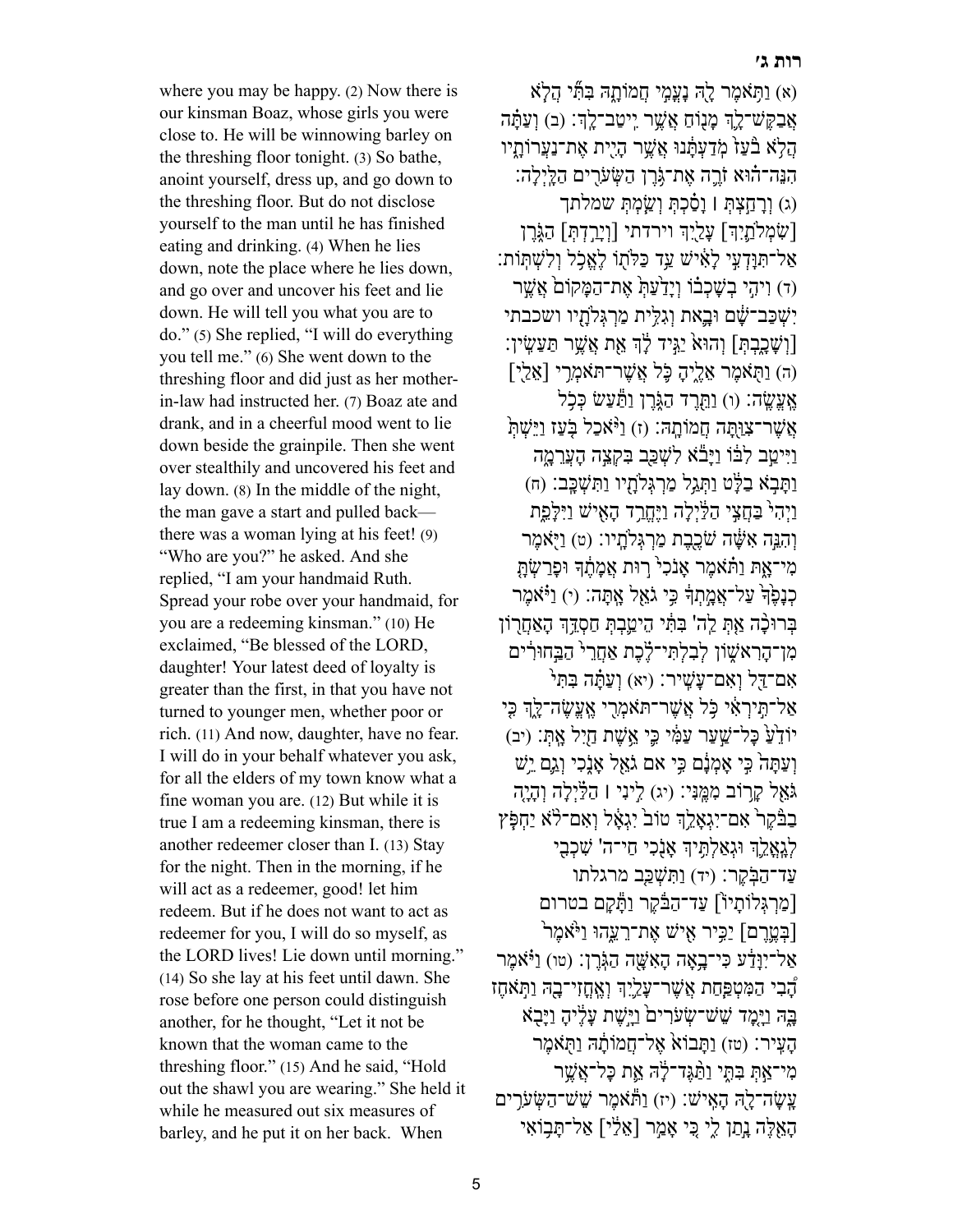she got back to the town, (16) she came to her mother-in-law, who asked, "How is it with you, daughter?" She told her all that the man had done for her; (17) and she added, "He gave me these six measures of barley, saying to me, 'Do not go back to your mother-in-law empty-handed.'" (18) And Naomi said, "Stay here, daughter, till you learn how the matter turns out. For the man will not rest, but will settle the matter today."

(1) Meanwhile, Boaz had gone to the gate and sat down there. And now the redeemer whom Boaz had mentioned passed by. He called, "Come over and sit down here, Soand-so!" And he came over and sat down. (2) Then [Boaz] took ten elders of the town and said, "Be seated here"; and they sat down. (3) He said to the redeemer, "Naomi, now returned from the country of Moab, must sell the piece of land which belonged to our kinsman Elimelech. (4) I thought I should disclose the matter to you and say: Acquire it in the presence of those seated here and in the presence of the elders of my people. If you are willing to redeem it, redeem! But if you will not redeem, tell me, that I may know. For there is no one to redeem but you, and I come after you." "I am willing to redeem it," he replied. (5) Boaz continued, "When you acquire the property from Naomi and from Ruth the Moabite, you must also acquire the wife of the deceased, so as to perpetuate the name of the deceased upon his estate." (6) The redeemer replied, "Then I cannot redeem it for myself, lest I impair my own estate. You take over my right of redemption, for I am unable to exercise it." (7) Now this was formerly done in Israel in cases of redemption or exchange: to validate any transaction, one man would take off his sandal and hand it to the other. Such was the practice in Israel. (8) So when the redeemer said to

רֵיקֵם אֱל־חֲמוֹתֵ֣דְ: (יח) וַתּּצׁמֶר שָׁבֵי בִתְּ֫י ֿ עַד אֲשֱר תֵּדְעָין אֵיִךְ יִפְּל דָּבֵר כִּי לֹא יִשָׁקֹט הָאִישׁ כֵּי־אָם־כִּלָּה הַדִּבְר הַיִּֽוֹם:

### **[רות ד׳](https://www.sefaria.org/Ruth.4) [4 Ruth](https://www.sefaria.org/Ruth.4)**

(א) וּבֿעַז עַלֵה הַשֵּׁעַר וַיֵּשֵׁב שַׁםׂ וְהָנֵּה הַגֹּאֵל עֹבֶר אֲשֶׁר דָּבֶּר־בֹּעָז וַיֵּאמֶר סוּרָה שָׁבַה־פִּה פְּלְנֵי אַלְמֹנֵי וַיַּסֵר וַיֵּשֵׁב: (ב) וַיִּקֶּח עֲשֻׂרֶה אֲנַשֵׁים מִזִּקְנֵי הַעִּיר וַיִּאמֶר שָׁבוּ־פָׂה וַיֵּשֵׁבוּ: (ג) וַיֹּאמֶרֹ לַגֹּאֵל חַלְקַתֹּ הַשַּׂדֶה אֲשֶׁר לְאַחִינוּ לָאֱלִימֶלֶךְ מִכְרָה נַעֲמִ֫י הַשַּׁבַה מִשְׁדֵה מוֹאֵֽב׃ (ד) וַאֲנִ<sup>ׂנְ</sup> אֲמַרְתִּי אֶגְלֵה אַזְנְךָ לֵאמֿר קְֿנֵה נֵגֶד הַיֹּשָׁבִים וְנֵגֶד זִקְנֵי עַמִּי אָם־תִּגְאָל גְּאָל וְאָם־לֹא יְגְאָל הַגִּידָה לִּי ואדע [וְאֱדְעָה] כֵּי אֵין זוּלְתְדָּ לְגָאוֹל וְאַנֹכֵי אַחֲרֵיךְ וַיְּׂאמֶר אֲנֹכֵי אֶגְאֲל: (ה) וַיְּאמֶר בֹּעַז בְיוֹם־קְנוֹתְךָ הַשֶּׂדֶה מְיַּד נַעֲמֵי וּٗמֶאֵת רִוּת הַמּוֹאֲבִיּה אֵשֶׁת־הַמֵּת קניתי [קִנִיתָה] לְהָקִים שֵׁם־הָמֵת עַל־נַחֲלֹתָוֹ: (ו) וַיִּ**ֹּאמֶר** הַגֹּאֵל לִא אוּכַל<sup>י </sup>לגאול־[לִגְאל־] לִי פֶּן־אַשָׁחִית אֶת־נַחֲלָתֵי גְּאַל־לְךָ אַתַּה אֶת־גְּאָלְתִי כֵּי לְּאִ־אוּכַל לְגָאָל: (ז) וְזֹאת לְפַנִּים בְּיָשָׂראֵ֫ל עַל־הַגְּאוּלָה וְעַל־הַתְּמוּרה לְקַיֵּם כַּל־דָּבָר שַׁלֵף אֵישׁ נַעֲלוֹ וְנַתַן לְרָעֵהוּ וְזָאת הַתְּעוּדָה בְּיִשְׂרַאֱלֹ: (ח) וַיִּאמֶר הַגֹּאֵל לְבָעַז קְנֵה־לֶךְ וַיִּשְׁלֶֹף נַעֲלוֹ: (ט) וַיֹּאמֶר בּּעַז לַזִּקְנִים וְכל־הִעָּׁם עֲדֵים אַתֵּם הַיּּׂוֹם כֵּי קַנִ<sup>י</sup>תִי אֶת־כַּל־אֲשֶׁר לֶאֱלִימֶ֫לֶךְ וְאֵת כּל־אֵשֶׁר לְכָלְיָוֹן וּמַחָלְוֹן מִיַּדְ נַעֲמֵי: (י) וְגֵם אֶת־רוּת הַמֹּאֲבִיּה<sup>ָ</sup> אֶ $\ddot{w}$ ת מַחָלוֹן קִנַיתִי לִי לְאֵשָּׁה לְהִקִים שֵׁם־הַמֵּתוֹ עַל־נַחֲלֹתוֹ